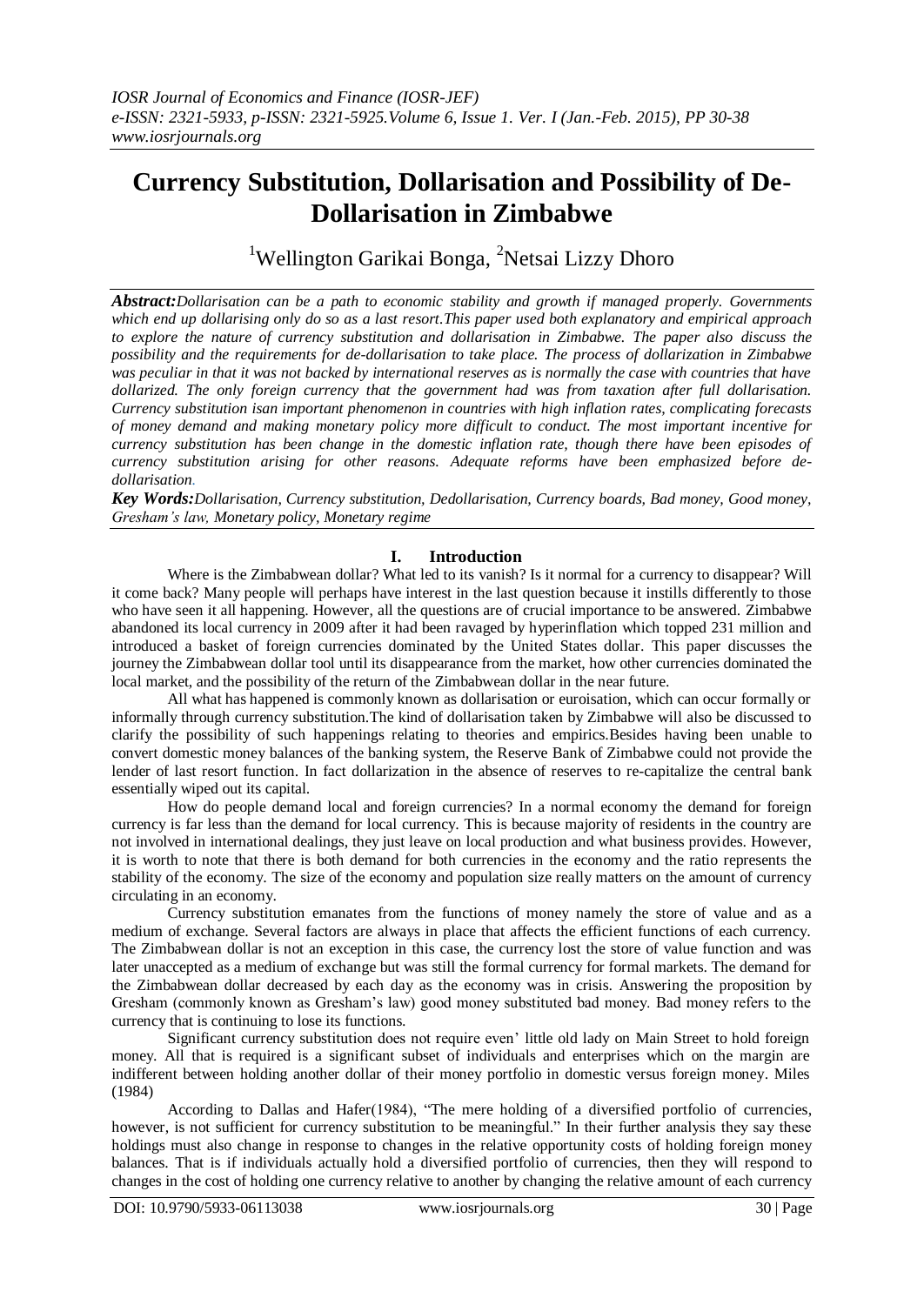held. This readjustment of currency holdings (currency substitution) enables monetary shocks to be transmitted (via money demand) from one economy to another even in a world of flexible exchange rates.

Ho (2003) acknowledge that currency substitution is a common phenomenon in transitional and developing economies. The author adds that among many possible causes, high and persistent inflation should take the lead. The existence of extensive currency substitution will bring about exchange rate instability, alter the demand function of domestic money, and make the implementation of monetary policy futile. It might also become a hindrance to financial and economic developments if improperly managed by the authorities. As discussed in McKinnon (1982) and others, certain undesirable effects such as exchange rate volatility could be created by currency substitution.



The graph above shows the trend of GDP growth of the Zimbabwean economy since 1980. There is a lot of inconsistence in the growth as seen by positive and negative fluctuations. This shows instability in the economy, a stable economy resembles a steady development path with minimum deviations. A serious decline in GDP growth occurred between 1998 and 2008, hence labelled "lost decade." This is the period when the Zimbabwean economy was in crisis, worsening with each year coming. During this period, is when the Zimbabwean dollar was heavily losing value against foreign currency until it was completely substituted.

Zimbabwean inflation has been on the rise since independence. This on its own shows that there was economic policies that failed to harness inflation or there were no seriousness by authorities to control it. Some policies like ESAP, ZIMPREST, MERP among others have inflation decline objective, but they failed to calm it down.

| Zimbabwean inflation rates since independence |       |      |        |            |               |               |                           |
|-----------------------------------------------|-------|------|--------|------------|---------------|---------------|---------------------------|
| Date                                          | Rate  | Date | Rate   | Date       | Rate          | Date          | Rate                      |
| 1980                                          | 7%    | 1990 | 17%    | 2000       | 55.22%        | 2008 Sep.     | 3840000000000000000%      |
| 1981                                          | 14%   | 1991 | 48%    | 2001       | 112.10%       | 2008 Mid-Nov. | 897000000000000000000000% |
| 1982                                          | 15%   | 1992 | 40%    | 2002       | 198.93%       | 2008 Mid-Nov. | 897000000000000000000000% |
| 1983                                          | 19%   | 1993 | 20%    | 2003       | 598.75%       | 2008 Mid-Nov. | 897000000000000000000000% |
| 1984                                          | 10%   | 1994 | 25%    | 2004       | 132.75%       | 2009          | $-7.7\%$                  |
| 1985                                          | 10%   | 1995 | 28%    | 2005       | 585.84%       | 2010          | 3.2%                      |
| 1986                                          | 15%   | 1996 | 16%    | 2006       | 1281.11%      | 2011          | 4.9%                      |
| 1987                                          | 10%   | 1997 | 20%    | 2007       | 66212.30%     |               |                           |
| 1988                                          | 7.30% | 1998 | 48%    | 2008 Jul.  | 231150888.87% |               |                           |
| 1989                                          | 14%   | 1999 | 56.90% | $2008Au$ g | 471000000000% |               |                           |

The table above shows the values for inflation since 1980 through to 2011. Till 1990 the figures were below 20% which is a bit showing stability in the economy. Thereafter there is fluctuation in inflation rate showing shacky policies prevailing in the economy, with 1997 registering lowest rate at 20%. After year 2000, the rate started to grow uncontrollably upto 2007, thereafter it shoots like no man's business with 2008 registering its figures each day coming. This is the time when controls were being forced to make the Zimbabwean dollar remain formal currency but it soon failed until the Zimbabwean dollar was completely substituted

A stronger currency is said to appreciate, whereas a weaker currency depreciates. The reasons countries experience or cause a currency depreciation are numerous and in some instances, depreciation is intentional. In other cases, depreciation is an inevitable consequence of economic policy. The Zimbabwean currency have been found depreciating over other competing currencies due to poor economic policies and bad politics.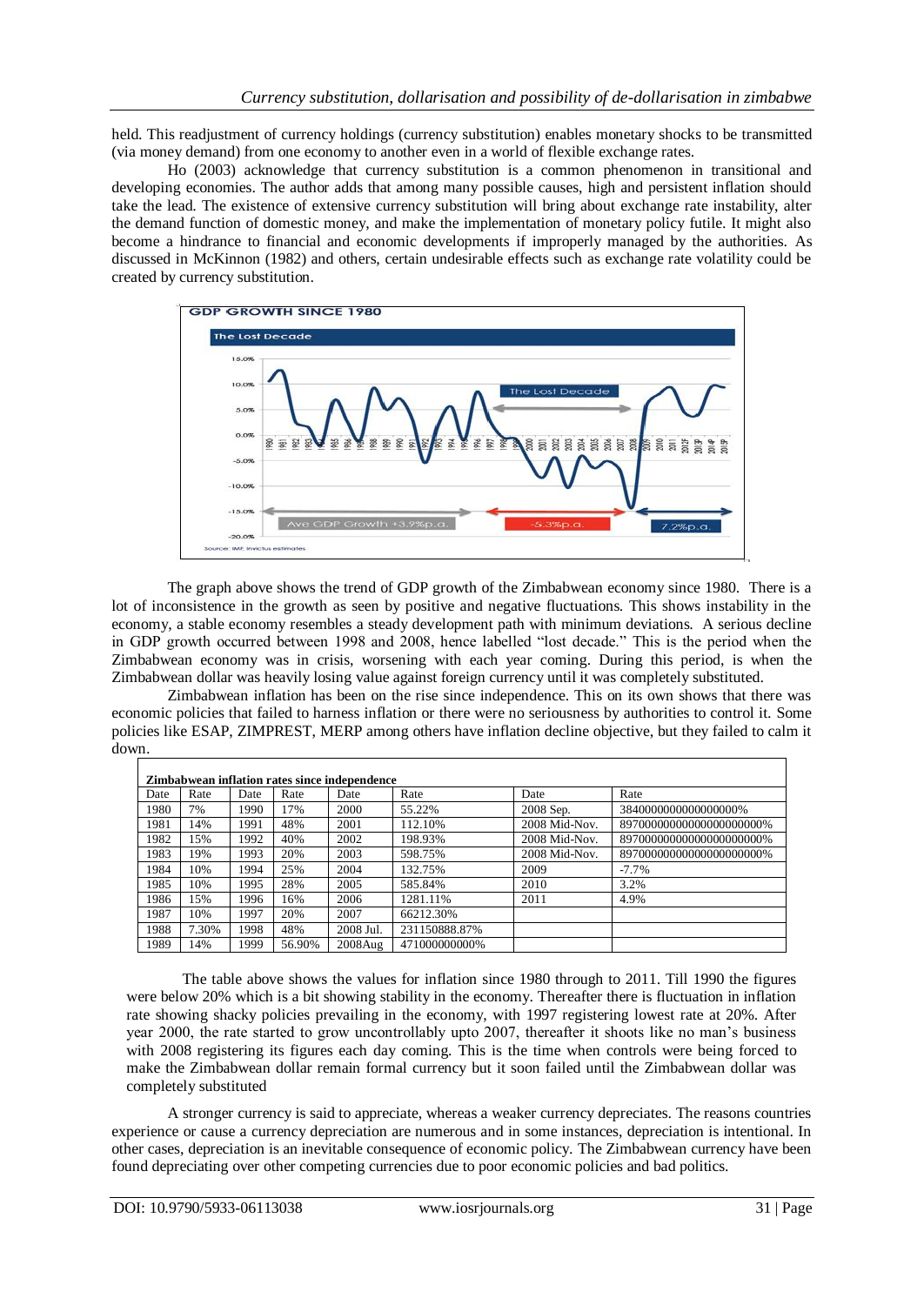|                                                                                                                                                                                                                                      | Timeline Of Currency Denominations And Inflation In Zimbabwe                                                                                                                                                      |
|--------------------------------------------------------------------------------------------------------------------------------------------------------------------------------------------------------------------------------------|-------------------------------------------------------------------------------------------------------------------------------------------------------------------------------------------------------------------|
| <b>V</b> April 1980                                                                                                                                                                                                                  | $\blacktriangledown$ July 1, 2008                                                                                                                                                                                 |
| The (first) Zimbabwean dollar replaces the Rhodesian dollar at<br>par, which buys US\$1.54. A series of bank notes is issued, ranging<br>from Z\$2 to Z\$20.                                                                         | A Z\$100 billion note is issued, about the price of three eggs at the<br>time.                                                                                                                                    |
|                                                                                                                                                                                                                                      | $\nabla$ Aug. 1, 2008                                                                                                                                                                                             |
| From 1994 to 2006                                                                                                                                                                                                                    | Another round of currency reforms is implemented. The govern-                                                                                                                                                     |
| The Reserve Bank issues a new series of notes, from<br>Z\$2 to Z\$100. As inflation rises and erodes the cur-<br>rency's purchasing power, Z\$500 and Z\$1,000 banknotes<br>are issued from 2001 to 2005. In the first half of 2006, | ment slashes 10 zeros from each second Zimbabwean dollar bill<br>and the third Zimbabwean dollar is valued at 10 billion old<br>dollars (second Zimbabwean dollars). Inflation continues rising.                  |
| new Z\$50,000 and Z\$100,000 denominations debut.                                                                                                                                                                                    | ▼ Sept. 29, 2008                                                                                                                                                                                                  |
| $\nabla$ Aug. 1, 2006                                                                                                                                                                                                                | New Z\$10,000 and Z\$20,000 notes are introduced.                                                                                                                                                                 |
| The first currency reform is implemented in an effort to contain                                                                                                                                                                     | $\triangledown$ Oct. 13, 2008                                                                                                                                                                                     |
| spiraling inflation. The Zimbabwean dollar is redenominated by<br>lopping off three zeros from the old currency. The new (second)                                                                                                    | The new Z\$50,000 bill is printed.                                                                                                                                                                                |
| <b>Zimbabwean dollar</b> is revalued at one new dollar $= 1,000$ old                                                                                                                                                                 | $\nabla$ Nov. 5, 2008                                                                                                                                                                                             |
| dollars.                                                                                                                                                                                                                             | Z\$100,000 and Z\$500,000 notes are issued.                                                                                                                                                                       |
| $\blacktriangledown$ July 1, 2007                                                                                                                                                                                                    | ▼ Dec. 4, 2008                                                                                                                                                                                                    |
| The Z\$500,000 note is introduced, valued at about US\$16 at the<br>official exchange rate.                                                                                                                                          | The Z\$1 million, Z\$10 million, Z\$50 million and Z\$100 million<br>bills appear. Ten days later, the Z\$200 million and Z\$500 million<br>banknotes debut, followed by the Z\$1 billion, Z\$5 billion and Z\$10 |
| Dec. 31, 2007                                                                                                                                                                                                                        | billion notes issued on Dec. 19, 2008.                                                                                                                                                                            |
| The Z\$750,000 (US\$25) note begins circulation.                                                                                                                                                                                     |                                                                                                                                                                                                                   |
|                                                                                                                                                                                                                                      | V Jan. 12, 2009                                                                                                                                                                                                   |
| $\blacktriangledown$ Jan 1, 2008<br>The Z\$1 million, Z\$5 million and Z\$10 million denominations                                                                                                                                   | The government issues two new denominations: Z\$20 billion and<br>Z\$50 billion bills.                                                                                                                            |
| debut.                                                                                                                                                                                                                               | V Jan. 16, 2009                                                                                                                                                                                                   |
| ▼ April 2, 2008                                                                                                                                                                                                                      | Even higher denominations are issued: Z\$10 trillion, Z\$20 trillion,                                                                                                                                             |
| Z\$25 million and Z\$50 million bills are introduced. Prices of basic<br>goods are in millions—a T-shirt costs Z\$276.5 million, pants<br>Z\$2.75 billion. Tomatoes and other local produce are priced in mil-                       | Z\$50 trillion bills and the largest banknote ever—the Z\$100<br>trillion bill.                                                                                                                                   |
| lions. At a restaurant, two beers and water cost Z\$1.24 billion.                                                                                                                                                                    | Feb. 3, 2009                                                                                                                                                                                                      |
|                                                                                                                                                                                                                                      | The Reserve Bank of Zimbabwe introduces the fourth Zimba-                                                                                                                                                         |
| ▼ May 2, 2008                                                                                                                                                                                                                        | <b>bwean dollar</b> , with 12 zeros removed from old bills, making                                                                                                                                                |
| The Z\$100 million, Z\$250 million and Z\$500 million notes debut.<br>Annual inflation reaches more than 100,000 percent.                                                                                                            | 1 trillion old dollars equal to one new dollar. Denominations of<br>the new currency are the Z\$1, 5, 10, 20, 50, 100 and 500 notes.<br>However, loss of confidence quickly leads to abandonment of the           |
| ▼ May 15, 2008                                                                                                                                                                                                                       | Zimbabwean dollar in favor of foreign currencies, primarily the                                                                                                                                                   |
| Z\$5 billion, Z\$25 billion and Z\$50 billion notes are printed.                                                                                                                                                                     | U.S. dollar and the South African rand.                                                                                                                                                                           |

rate data. Adapted from Globalization and Monetary Policy Institute 2011 Annual Report

According to the table above, the Zimbabwean dollar entered a lot of alterations to suit the prevailing environment until it disappeared in the market. Monetary authorities tried a lot to finance inflation through matching money supply to money demand, but it later failed as the currency was substituted by other stable currencies.



NOTE: Money supply measure plotted is M3, which is the sum of notes and coins in circulation plus demand, savings and time deposits in the banking system. SOURCE: Reserve Bank of Zimbabwe's Monthly Economic Reviews.

As the crisis emanates inflation was no longer controllable and money supply also rise exponentially to levels where accountability was not possible. Policies during that time were merely "management by crisis" based. A lot of currency reforms was done during the period dominated by cancelling zeroes when issuing new denominations.

In Zimbabwe, money supply and prices moved in tandem, as expected from the quantity theory of money (Milton Friedman). In addition, the velocity of money increased as people opted to spend immediately rather than hold on to depreciating cash. This rise in velocity as well as the increase in the stock of money through printing of new currency produced the exponential increase in prices.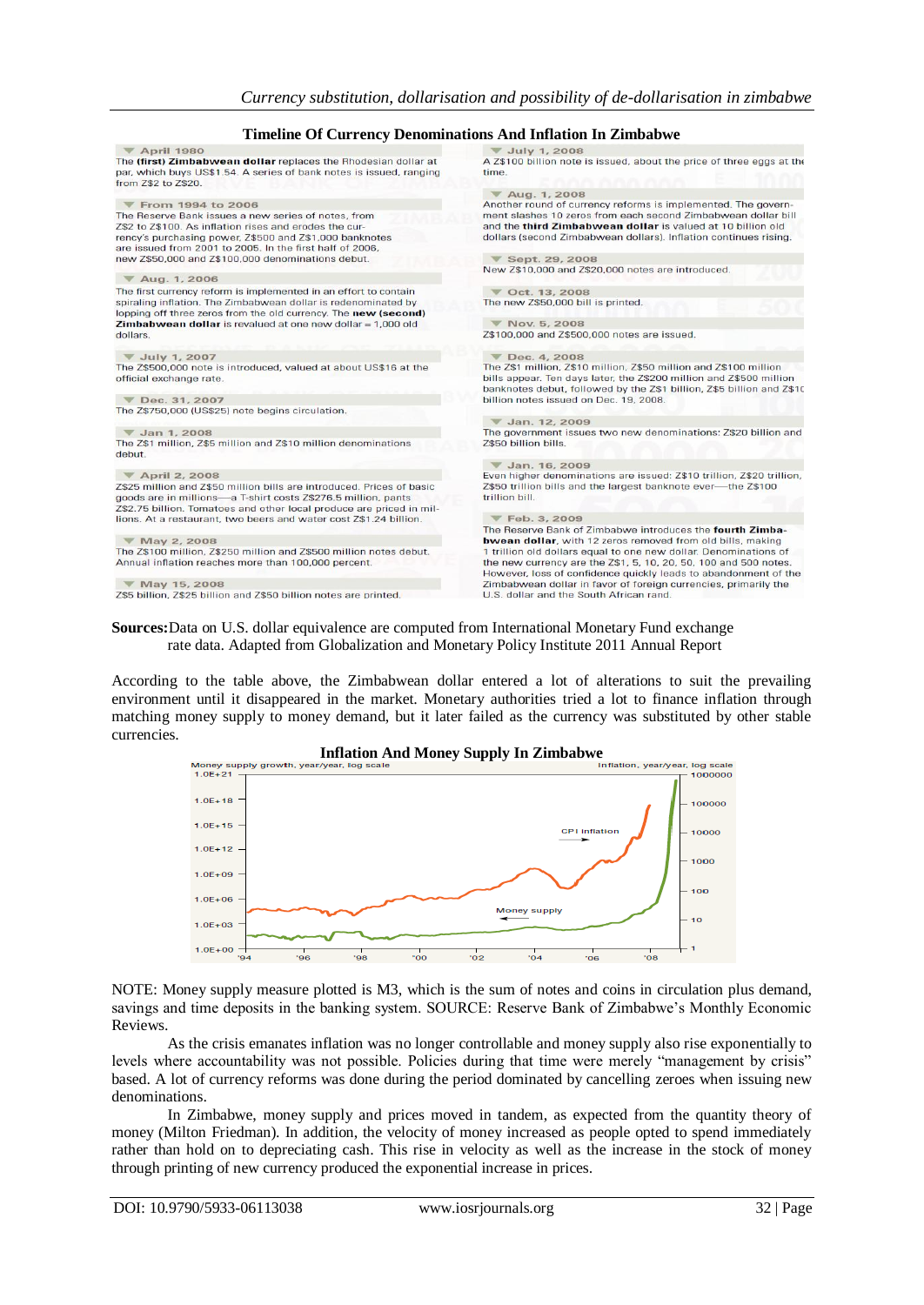According to Joseph Noko (2011), by 2003, the Zimbabwe dollar had deteriorated to the point where the cost of issuing it in the form of regular notes and coins was greater than the face value, resulting in the government issuing the Zimbabwe dollar by way of time-limited "bearer checks" on lower quality paper, with very high denominations.In 2003, changes to monetary policy and alleged risky practices by certain banks resulted in a liquidity crunch that affected 40 percent of the banking system and cost the system approximately Z\$2 trillion (US\$350 million) and forced the Reserve Bank to close several locally owned banks (Kwesa 2009).

## **Monetary Regimes and Inflation**

What does the empirics say about monetary regimes and inflation? History has shown that high inflation rates have caused currency substitution. Capie (1986) hypothesizes that wars have beenresponsible for hyperinflations. Many of hyperinflations did occur during wartimes but also under discretionary papermoney standards.Bolivia, Argentina and Brazil hyperinflations inthe 1980s and 1990s occurred during peacetimes. Historically the change from non-inflationary toinflationary long-term development isexplained by changes of the monetary regime.All hyperinflations in history occurred after 1914under discretionary paper money standardsexcept for the French case during theRevolution of 1789-96, when apaper money standard (assignats) wasintroduced.

Zimbabwean currency substitution occurred in hyperinflationary environment. Many problems have been cited as the causes, the greatest being political instability (bad politics). Some causes were the rising debt, hampered international relations, company closures among others. Currency depreciation is an advantage to exporting countries, however Zimbabwe is a primary goods exporter (mainly agricultural and unprocessed minerals) that are lowly valued. Hence, depreciation in Zimbabwe was not intentional but was due to poor policies (blue prints), that lacked business support.



**Source:**Alan Heston, Robert Summers and Bettina Aten, Penn World Table Version 7.0, Center for International Comparisons of Production, Income and Prices at the University of Pennsylvania, May 2011.

Hyperinflation, which rapidly destroys a currency's value, is fundamentally a monetary phenomenon. Deprived of conventional means of raising revenue, such as taxation, governments borrow without limit from the central bank. Then, as inflation accelerates, fiscal policy makersbegin administering monetary control.

#### **The Phenomenon Of Currency Substitution**

Currency substitution refers to the situation where two or more currencies circulate within a single economy or region to facilitate transactions that are unrelated to international trade and finance, Ho (2003). Most economics literatures define currency substitution as the ultimate consequence of high inflation.Sarajevs (2000) concludes that, ideally, the measure of currency substitution is the value of foreign currency notes circulating in the economy (as a means of payment and a store of value) and all checking accounts and shortterm deposits in foreign currency held by residents in domestic banks and abroad.

Theory postulates that the domestic currency of an open economy, in the absence of foreign exchange control, can be readily converted into internationally tradable goods and other currencies. Other than its intrinsic attributes as a store of value, a medium of exchange and a unit of account, the domestic currency with the characteristics of liquidity and convertibility and hence transformable into any assets has a special position in economic agents' portfolios. However, not all currencies are treated equally and the phenomenon of currency substitution basically reflects the demand of residents of an economy for a combination of currencies as a medium of exchange and other monetary functions.

Empirical evidence suggests that in countries with high inflation, foreign currencies are first used as a store of value, then as a unit of account and finally as a medium of exchange. Residents in high-inflation countries are easily aware that their wealth, if denominated in domestic currencies, will erode promptly by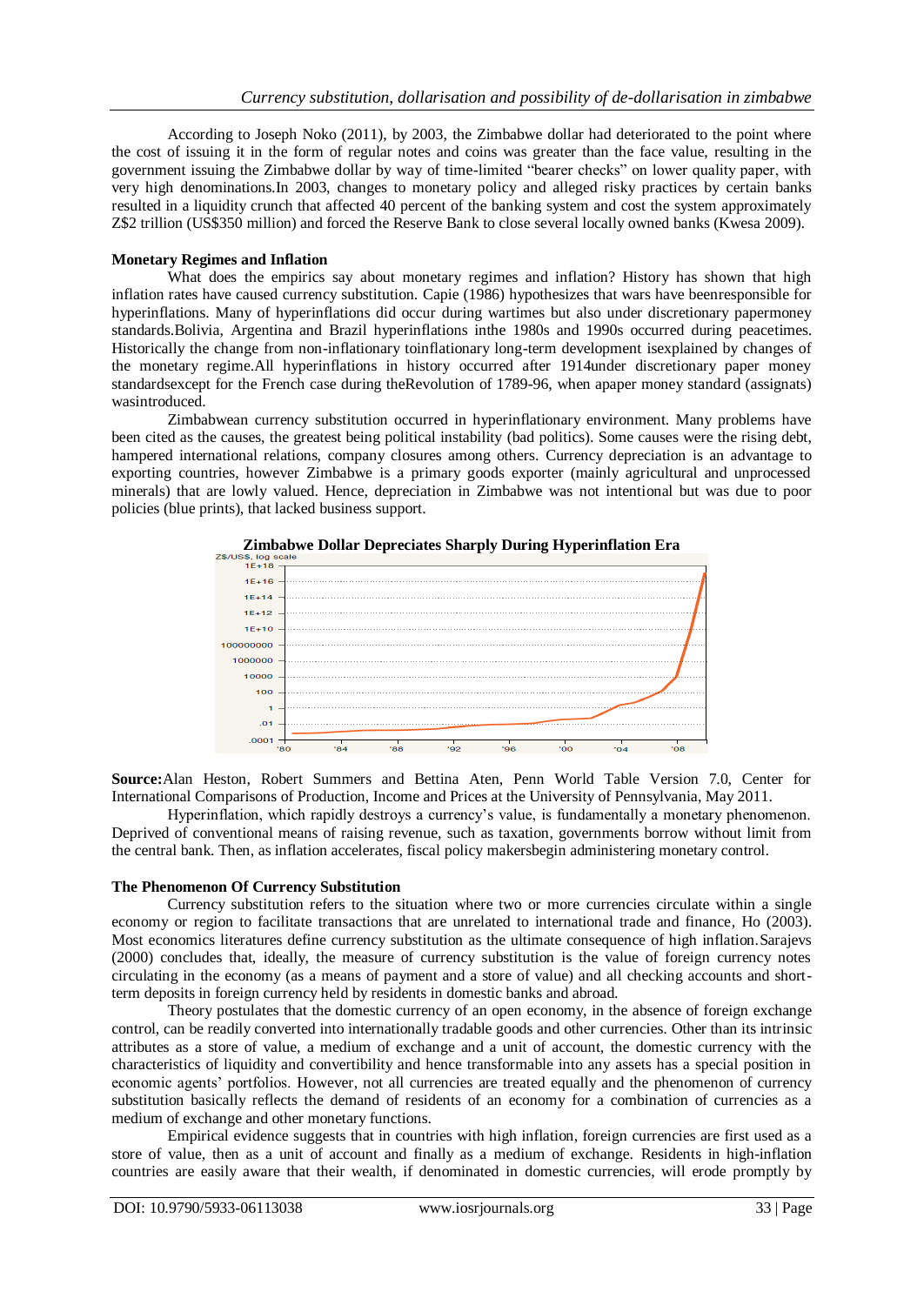negative real domestic interest rates. Hence in a free economy where an agent has a choice of holding assets of any currencies, a rational agent will seek to diversify his portfolio of wealth into foreign currencies, as the latter can provide with a higher degree of purchasing power stability against the background of expectations of high inflation or exchange rate devaluations. As domestic inflation rate rises, people do not swiftly abandon the domestic medium of exchange for foreign substitutes. Rather, the substitution is gradual, with the extent of substitution growing with the domestic inflation rate.

Substitution will then spread to the unit of account function of money when high inflation persists. Some prices, especially big-ticket items, start to be quoted in foreign currency. The process completes itself as transactions begin to be conducted in foreign currencies, as a medium of exchange. In fact, as evidenced by the experience of transitional economies in the early 1990s, the degree of currency substitution will not subside immediately after inflation has been stabilized to a moderate or low level. This requires a long adjustment process before the economic agents change their attitude towards their preference of different kinds of money holdings.

Consequently, the existence of currency substitution exposes the domestic economy to monetary shocks from both home and abroad, thus hobbling monetary authorities' attempt to determine policy independent of foreign influences. As a result, the impact of any particular monetary stance on the domestic economy may not turn out as the authorities originally expect.

Another argument against currency substitution is its hindrance to financial and economic developments. Empirical evidence shows that countries with a high degree of currency substitution tend to have low financial depth and effectiveness of monetary policy. Notably it affects the stability of the velocity of circulation of and the demand for the domestic money, making it difficult for the central bank or monetary authorities in formulating and conducting monetary policy.

The Central Bank of Zimbabwe (RBZ) tried to print discretionary paper money to match the rising demand to pay for government expenses, but it failed to match the speed at which the currency was eroding. High denominations were issued, a lot of zeroes emerged, new bearer cheques were issued cancelling the zeroes, soon the zeroes developed again as the inflation continue to rise, high denominated bearers were issued, until it was no use to continue printing. Electronic transactions were smoother but importing companies later could not survive for new imports as they were paid in formal currency which was hard to convert.

## **Dollarization – Complete Currency Substitution**

Dollarisation may be formal or informal. There are no strict rules of holding United States dollars. Actually the United States benefits from seigniorage. Every year the United States makes billions of profit from printing new notes. It costs 6 cents to print any note. Dollarisation can be completely or just the ratio remains strong of domestic versus foreign currency circulating in the economy. Authorities may just authorize the formal use of foreign currency on business transactions whilst the local currency is also circulating. For Zimbabwe the local currency completely failed until authorities, authorized the use of forex in all formal dealings and the Central Bank ceased to issue new notes and coins. Dollarisation in Zimbabwe suffers from lack of coins to support full functions of money, making trading a bit expensive and inconvenient.The foreign currency in the hands of the government was obtained from taxes subsequent to full dollarization.

According to ReemHeakal (2010), many emerging economies already use dollarization to some extent or another, however, many have shied away from it because economies that would consider full dollarization are those that are still developing. For many countries, having an autonomous economic policy and the sense of individual statehood that comes with it is too much to give up for full dollarization, an extreme option that is for the most part irreversible. Berg and Borensztein (2000), referred dollarisation as when a country officially abandons its own currency and adopts a more stable currency of another country (most commonly the U.S. dollar) as its legal tender.

Monthly inflation turned negative between January and May 2009: -2.3 percent for January, -3.1 percent for February, -3.0 percent for March, -1.1 percent for April, and -1.0 percent for May (Kwesu 2009).During this time, bank failures, which had plagued the country, most perceptibly in 2003 when several banks failed, resulting in losses of about US\$350 million, did not trouble the country. Having eliminated the Zimbabwe dollar, banks were forced to adopt more competitive and transparent practices and this, among other benefits, caused the banking system to stabilize.

Dollarization, though it benefited the general public, did have an adverse effect on most businesses. Low confidence in the financial institutions of the country caused the public to keep their foreign currency transactions outside the financial system. Slowly however, the discipline brought about by dollarization caused a change in the practice of financial institutions, and confidence in them increased. Total bank deposits, which had fallen to US\$200 million in December 2007, rose from their December 2008 level of US\$290 million by 141 percent to US\$700 million as June 30, 2009. By the end of 2009, total bank deposits stood at US\$1.5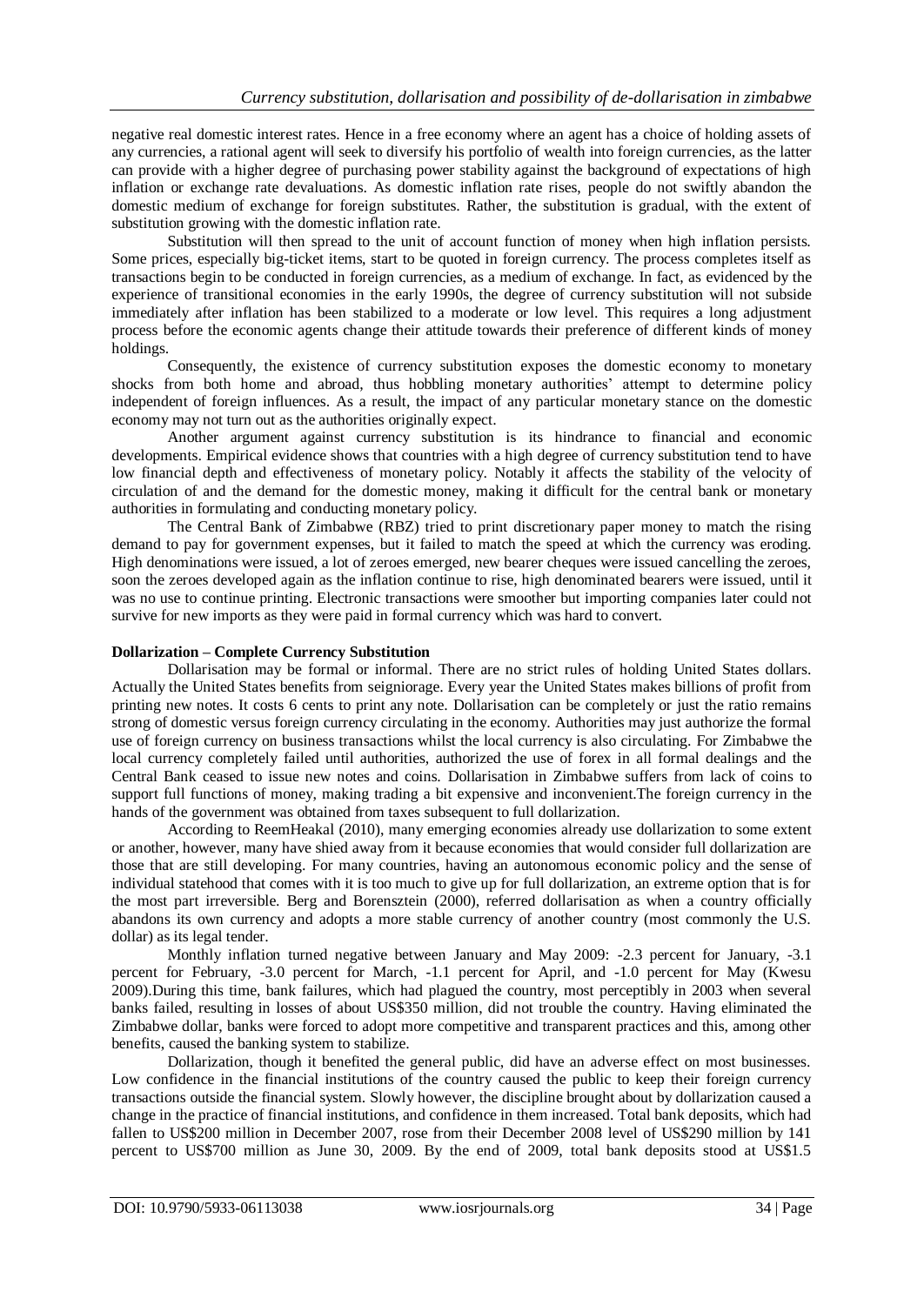| Countries Officially Donarisea of Traving A Dual Currency |                           |                |                                                       |                |                             |  |  |
|-----------------------------------------------------------|---------------------------|----------------|-------------------------------------------------------|----------------|-----------------------------|--|--|
| <b>Countries</b>                                          | <b>Population</b><br>2002 | $GDP*$<br>2002 | <b>Legal Currency</b>                                 | Local<br>coins | Since                       |  |  |
| <b>Andorra</b>                                            | 73 000                    | 1.2            | Spanish peseta and French franc                       |                | 2002 (euro) 1278            |  |  |
|                                                           |                           |                | replaced by the Euro                                  |                | (franc and peseta)          |  |  |
| <b>East Timor</b>                                         | 857 000                   | 0.2            | U.S. dollar                                           |                | 2000                        |  |  |
| <b>Ecuador</b>                                            | 13 100 000                | 24.3           | U.S. dollar                                           | x              | 2000                        |  |  |
| <b>El Salvador</b>                                        | 6 500 000                 | 13.0           | U.S. dollar                                           |                | 2001                        |  |  |
|                                                           |                           |                | Progressive disappearance of the colon                |                |                             |  |  |
| <b>Guatemala</b><br>12 000 000                            |                           | 23,2           | Dual currency: American dollar and the<br>quetzal     |                | 2001                        |  |  |
| Kiribati                                                  | 82 000                    | 0.1            | Sterling pound replaced by the                        |                | 1979 (Australian            |  |  |
| (Gilbert                                                  |                           |                | Australian dollar                                     |                | dollar) 1943                |  |  |
| <b>Islands</b> )                                          |                           |                |                                                       |                | (Sterling pound)            |  |  |
| Liberia                                                   | 3 300 000                 | 0.5            | Dual currency: American dollar and<br>Liberian dollar |                | 1945                        |  |  |
| <b>Liechtenstein</b>                                      | 31 000                    | 0.7            | <b>Suisse Franc</b>                                   |                | 1921                        |  |  |
| <b>Marshall</b>                                           | 61 000                    | 0.1            | U.S. dollar                                           |                | 1944                        |  |  |
| <b>Islands</b>                                            |                           |                |                                                       |                |                             |  |  |
| <b>Micronesia</b>                                         | 120 000                   | 0.2            | U.S. dollar                                           |                | 1944                        |  |  |
| <b>Monaco</b>                                             | 32 000                    | 0.8            | French franc replaced by the Euro                     | х              | 2002 (euro)<br>1865 (franc) |  |  |
| Nauru                                                     | 11 000                    | 0.1            | Australian dollar                                     |                | 1914                        |  |  |
| Palau                                                     | 19 000                    | 0.2            | U.S. dollar                                           |                | 1944                        |  |  |
| Panama                                                    | 2 900 000                 | 9,5            | U.S. dollar                                           | x              | 1904                        |  |  |
| <b>San Marino</b>                                         | 26 000                    | 0.1            | Italian lira replaced by the Euro                     | x              | 2002 (euro)<br>1897 (lira)  |  |  |
| Tuvalu<br><b>(Ellice</b><br>Islands)                      | 11 000                    | 0.0            | Australian dollar                                     |                | 1892                        |  |  |
| <b>Vatican City</b>                                       | 1000                      | 0.0            | Italian lira replaced by the Euro                     | х              | 2002 (euro)<br>1929 (lira)  |  |  |

|  | <b>Countries Officially DollarisedOr Having A Dual Currency</b> |  |  |
|--|-----------------------------------------------------------------|--|--|
|  |                                                                 |  |  |

billion(Kwesa 2009).Full dollarization is the most direct, irreversible, and credible way of bringing about tighter

# **Source: Minda (2005)**

The above table clearly shows countries that underwent dollarisation, some with full dollarisation and others partially dollarized. For countries that have officially adopted other currencies they do have access to coins of the adopted currency, whilst informal dollarisation has no access to coins. The table shows that the concept of dollarisation is not new, some countries have used it as a way to stabilize their economies and the most adopted currency is the United States dollar.

#### **Pros and Cons Of Dollarisation**

trade and financial integration (Bogetic 2000).

Why is dollarisation an important reform for staggering economies? Many of the economies opting for dollarization already informally use foreign tender in private and public transactions, contracts, and bank accounts; however, this use is not yet official policy, and the local currency is still considered the primary legal tender, ReemHeakal (2010). By deciding to use the foreign tender, individuals and institutions are protecting against possible devaluation of the local exchange rate. Full dollarization, however, is an almost permanent resolution: the country's economic climate becomes more credible as the possibility of speculative attacks on the local currency and capital market virtually disappears.

Besides reducing risk and protecting against inflation and devaluation, there are some compelling reasons for a country to decide to give up so much control over its economy. Full dollarization creates positive investor sentiment, almost extinguishing speculative attacks on the local currency and the exchange rate. A more stable capital market is attainable, thus the end of sudden capital outflows, and a balance of payments that is less prone to crises. Full dollarization can improve the global economy by allowing for easier integration of economies into the world's market.

Important differences exist between informal and full dollarization, presenting transitional problems for governments considering it. All government and private debt under full dollarization is denominated in dollars, and both public and private accounts must be converted to dollars. To make the conversion, countries must set the rate at which old debts, contracts, and financial assets will be converted to dollars.

There are some substantial drawbacks to adopting a foreign currency. When a country gives up the option to print its own money, it loses its ability to directly influence its economy, including its right to administer monetary policy and any form of exchange rate regime. The central bank loses its ability to collect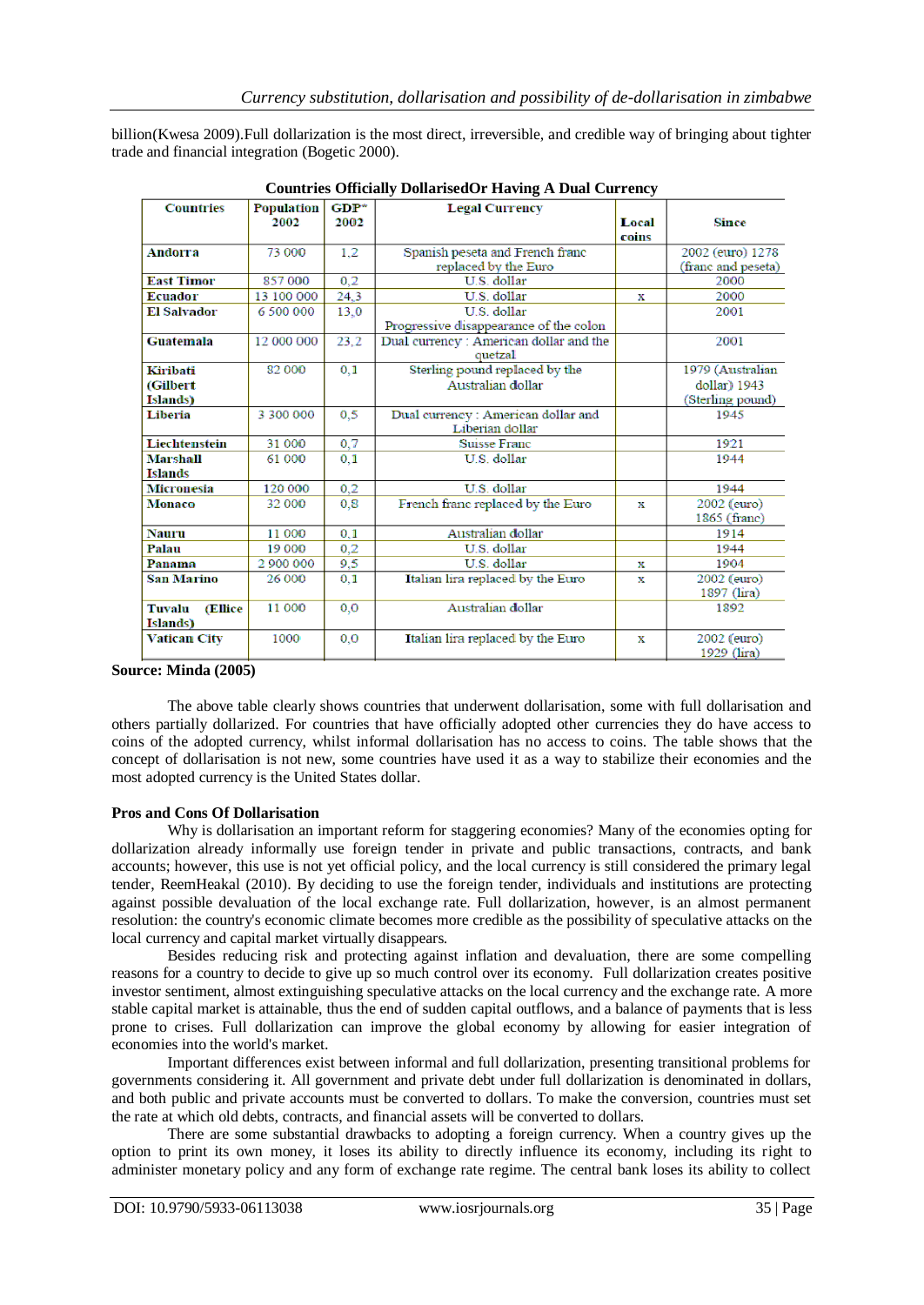'seigniorage', the profit gained from issuing coinage. Instead, the U.S. Federal Reserve collects the seigniorage, and the local government and gross domestic product (GDP) as a whole thus suffer a loss of income.

In a fully dollarized economy, the central bank also loses its role as the lender of last resort for its banking system. While it may still be able to provide short-term emergency funds from held reserves to banks in distress, it would not necessarily be able to provide enough funds to cover the withdrawals in the case of a run on deposits.

Another disadvantage for a country that opts for full dollarization is that its securities must be bought back in U.S. dollars. If the country does not have a sufficient amount of reserves, it will either have to borrow the money by running a current account deficit or find a means to accumulate a current account surplus. Finally, because a local currency is a symbol of a sovereign state, the use of foreign currency instead of the local one may damage a nation's sense of pride.

Weighing the pros and cons of full dollarization is complicated by the virtual absence of historical experiences. Panama is the only sizable country with a history of using a foreign currency—the U. S. dollar—as legal tender, and it is fairly small, and has very close historical, political, and economic links to the United States. Even if there were more country experiences to assess, they would have to be over longer periods than is usual for evaluating monetary and exchange rate options. That is because dollarization is nearly permanent, and some of its benefits can be gained only in the long run.

Currently, the government revenue has collapsed and could not be matched to the wage bill and other government obligations. The government has been borrowing to pay the wage bill and in the process committing the cardinal sin that you do not borrow for consumption.

#### **De-Dollarisation**

Will the Zimbabwean dollar return? How soonest? What are the necessary conditions? What the proper time to avoid re-vanishing? How is it going to be received by economic players? At what rate in relation to other currencies? All these questions have to be answered and wherever possible there is need for clarification. It's very possible for the Zimbabwean dollar to return in the market. However, a lot of conditions need to be met. Proper time is when sufficient and necessary conditions are met. The important them all is that Central Bank should retain its credibility as an autonomous entity to the country politics. There is need for stability in the economy and money supply should be linked to reserves. International relations need to be restored, there is need for political stability. Investor confidence should be boosted particularly by offering long term licences in the market. Issues of corruption in the public sectors to be addressed. Parastatal reforms and business capacity utilisation raised.

One of the more significant downsides is if a dollarized country suddenly reintroduced their domestic currency, it might flood the market with millions of now-unneeded U.S. dollars, reducing the value of all of them. It doesn't even have to be a whole country. If the dollar was used widely enough, huge purchases of dollars by foreigners could significantly affect its value.

The only country Cohen knows of that has de-dollarized is Israel, which introduced the U.S. dollar in the late 1970s as a parallel currency, and only managed to get rid of it after a series of economic reforms reinstated confidence in the shekel. Lots of informally dollarized countries, like Argentina, go through waves of increasing, then decreasing dollarization in line with citizens' confidence in the local currency.

An important issue in business is expectations of economic players. Expectations play a major role in perpetuating higher prices during bouts of hyperinflation, and the effect of those expectations on money and inflation is amplified relative to other influences, such as the business cycle. To blunt exponential price increases, government finance must change in a credible way so the public believes there is real commitment to eliminating abuses that caused rapid inflation and currency devaluation. According to Globalization and Monetary Policy Institute 2011 Annual Report, past chronic inflation episodes have been stabilized through the adoption of an independent central bank, an alteration in the fiscal regime and by instituting a credible exchange rate stabilization mechanism. In most cases, price stability was achieved virtually overnight following exchange rate stabilization.

García-Escribano and Sosa (2011) in their study explored the short-term drivers of both credit and deposit de‐dollarization in Bolivia, Paraguay, Peru and Uruguay.They found that the drivers of deposit dedollarization are different from those of credit de-dollarization.The introduction of prudential measures to create incentives to internalize the risks of dollarization has fostered credit de-dollarization.The development of the capital market in local currency (for example, through the issuance of long-term treasuries in local currency) has been one of the drivers of credit de-dollarization as it has facilitated bank funding and pricing of long-term loans in domestic currency.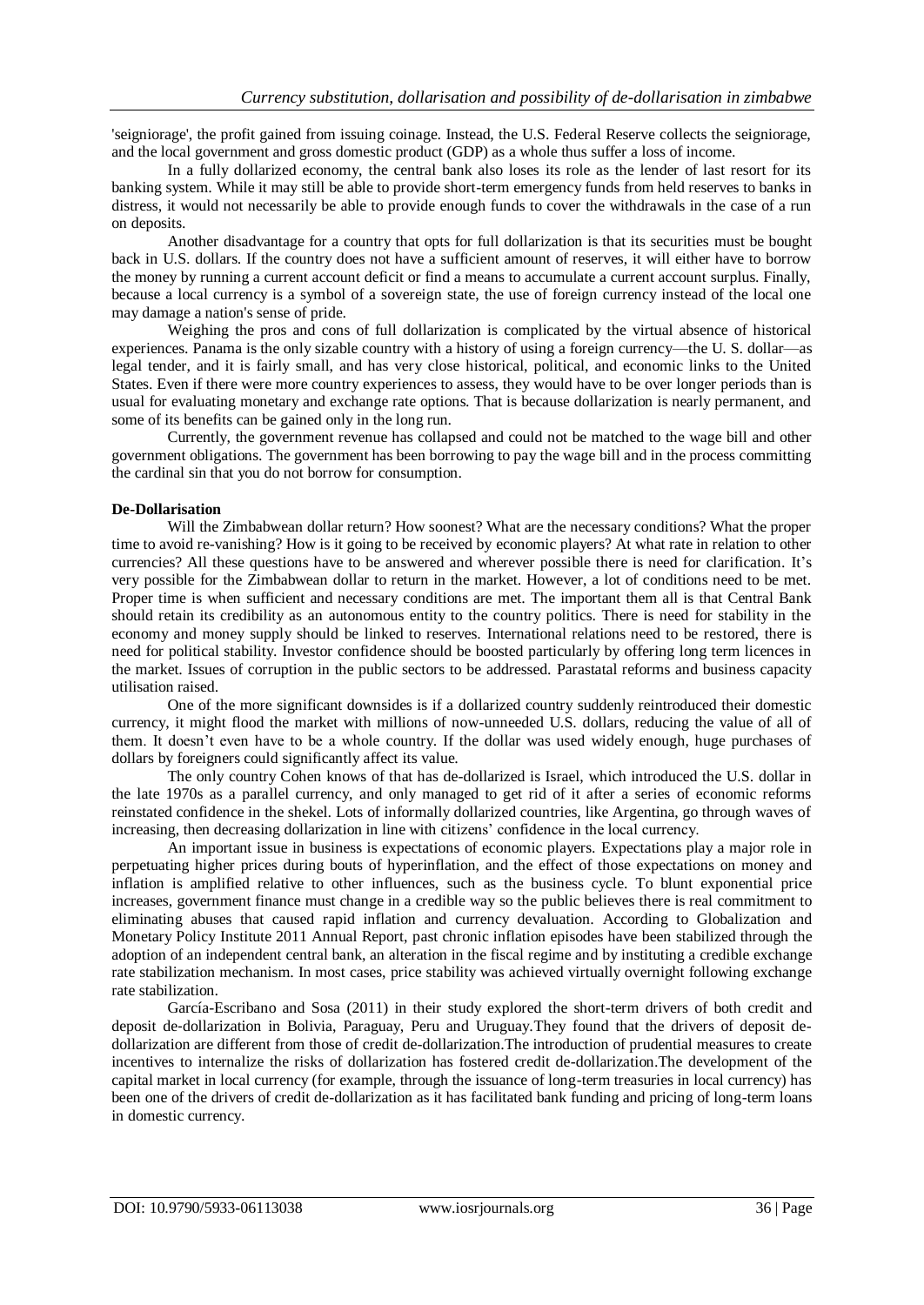#### **Gresham's Law Discussed**

All what has happened to Zimbabwean dollar is not new, and has been proposed long back by Gresham's law. Policy makers should have done better to address the Zimbabwean situation but surprisingly they put forward measures that have failed from other nations. Authorities linked price rises to politicsand put forward price controls in the market (the commonly known was reverting to June 30 prices). Companies were forced to use the local currency when it was no longer profitable. The consequences were that, many workers resigned from work for greener pastures (hence human flight), many companies closed (raising unemployment levels and capital flight), state universities and government schools closed, food shortages occurred, backdoor trading (survival of the fittest) and civil wars and increased crime rates.

Gresham's Law suggests that a high quality currency is driven out of circulation by a cheaper currency. The literature on Gresham's Law application is relatively narrow. Alejandra Irigoin (2009) studies the political economic consequences of the disappearance of the Spanish silver peso standard in Spanish America. Since in Latin America different currencies co-existed within a formerly highly integrated economic space, a widespread Gresham's Law effect exacerbated the conflict among local and regional elites issuing the diverse currencies. There are doubts on the correct specification of the Gresham's Law theory. Rolnick and Weber (1986) studying a part of U.S. and English coinage history argue that the popular version of the Gresham's Law does not deserve its status as a law because it has too many unexplained exceptions. Velde*et al.* (1999) study the conditions under which Gresham's Law holds and develop a model of commodity money with light and heavy coins under imperfect information. Li (2002) develops a model to study how legal restrictions may account for the fact that Gresham's Law sometimes holds but other times fails. In his words, a government policy sufficiently favorable to light coins can induce the existence of an equilibrium where both coins circulate and light coins are even accepted at a premium. Mundell (1998) even argues that the phrase, "bad money drives out good," is not a correct statement of Gresham's Law nor is it a correct empirical assertion. In his words, the opposite has been the case throughout the history because the laws of competition and efficiency ensure that "good money drives out bad".

#### **II. Conclusion**

To conclude the study, it is worth noting that dollarisation is a positive stance for stabilisation in the short run and several countries have adopted such regime to attain stability. Panama adopted the dollar as its official currency in 1904, Ecuador dollarized in September 2000 and El Salvador followed suit in January 2001.Dollarization may promote economic stability in the short term, but structural and institutional problems must also be addressed if a dollarizing country is to achieve long-term economic growth and development.Even after adopting U.S. monetary policy by dollarizing, post-hyperinflation Zimbabwe still faces challenges: rebuilding public finances, instituting and maintaining credible policies to control government spending, reducing poverty and promoting economic growth.A high degree of partial dollarization not only has an impact on the effectiveness and performance of economic policies, but also requires adjustments in prudential regulations.

The author recommends that serious reforms need to be undertaken before the national currency is to be returned. The current multi-currency system should be maintained until confidence has been built and credibility of the central bank restored. The importance and impact of expectations should be well respected to avoid another dark transition if the currency is returned before adequate reforms are undertaken. Business cycles do conform to expectations of economic players and should not be tampered with, rather be respected in policy formulation.Once macroeconomic stability and strong fundamentals, which are pre-conditions for dedollarization, are achieved, marginal changes in macroeconomic variables (such as inflation rates) do not appear to have any impact on financial de-dollarization.Re-engagement with the World Bank, the IMF, and other potential sources of outside assistance is of crucial importance. Finally, the government should take serious steps to establish a partnership with the private sector to address the most serious economic and social issues facing the country.

#### **References**

- [1]. Andrew Berg and Eduardo Borensztein (2000), "Full Dollarization: The Pros and Cons," International Monetary Fund, Economic Issues No. 24.
- [2]. Berg, Andrew and Eduardo Borensztein. 2000. "The Pros and Cons of Full Dollarization." IMF Working Papers WP/00/50. Washington, D.C.: International Monetary Fund.
- [3]. Bernholz P (1989), "currency Competition, Inflation, Gresham's Law and Exchange Rate," Journal of Institutional and Theoretical Economics 145(3), pp 465-88.
- [4]. Bogetic, Z. (2000) "The Calculus of Full Dollarization." Central Banking 11 (2):  $45-57$ .
- [5]. Bogetic, Zelijko. 2000. "Full Dollarization: Fad or Future?" Challenge, 43, no. 2: 17-48.
- [6]. Bordo Michael and Choudhri (1980), "Currency Substitution and the demand for money; Evidence for Canada," Discussion paper 190.
- [7]. Cagan, P. (1956) "The Monetary Dynamics of Hyperinflation." In M. Friedman (ed.) Studies in the Quantity Theory of Money. Chicago: University of Chicago Press.
- [8]. Chrystal, K. Alec. "Demand for International Media of Exchange," American Economic Review (December 1977). pp. 840-50.